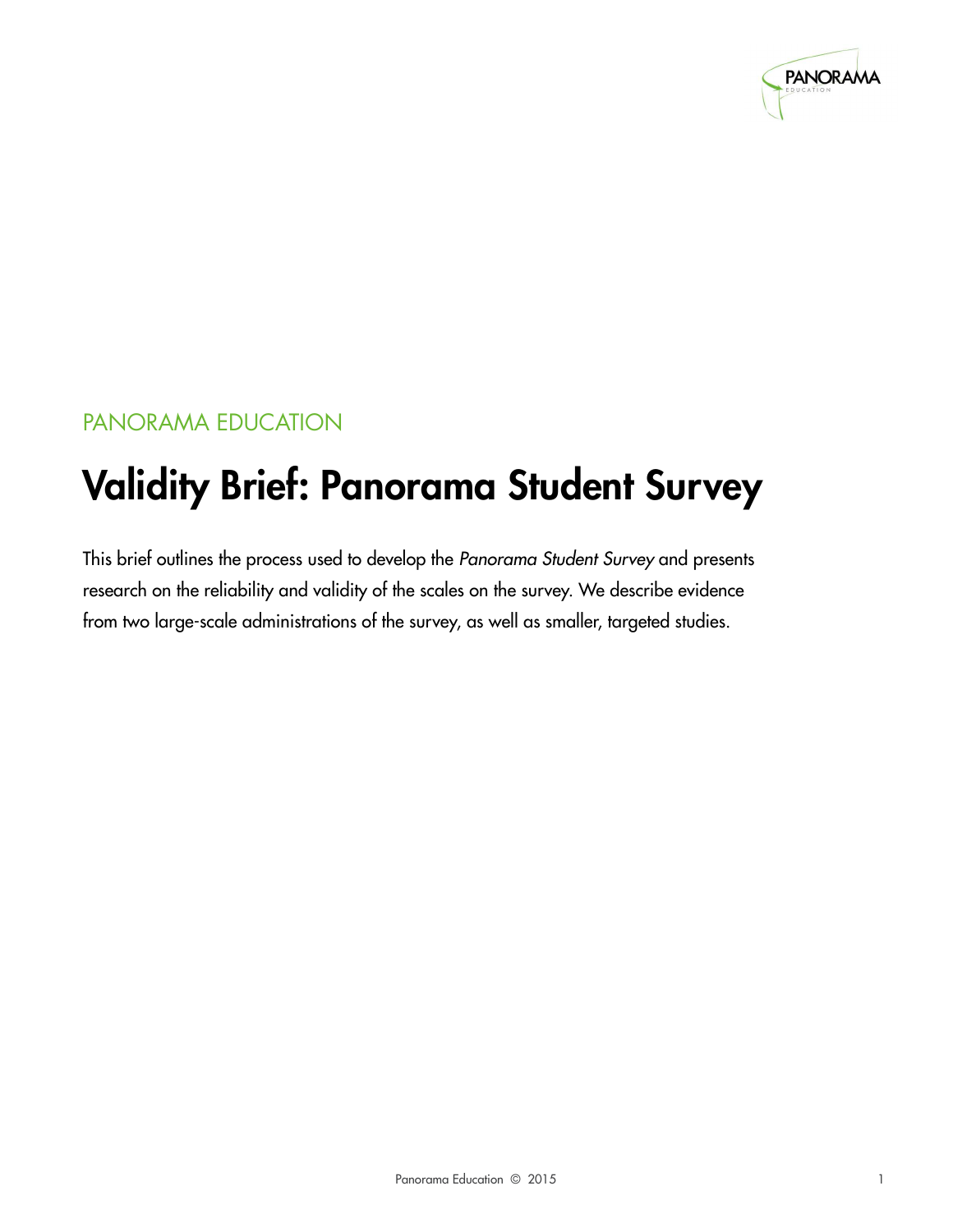#### Background



In August 2014, Panorama Education released the *Panorama Student Survey.* From the beginning, Panorama Education has offered the *Panorama Student Survey* as a free and open-source survey instrument through the company website (<https://www.panoramaed.com/panorama-student-survey>). Panorama Education works with schools, districts, and charter networks to administer the *Panorama Student Survey* to their respective student bodies and provides customized analytics through interactive reports.

This Validity Brief outlines the process used to develop the survey and the results of two large-scale administrations of the survey, as well as specific smaller studies conducted on particular survey scales. These studies indicate that the *Panorama Student Survey* scales have high levels of reliability and demonstrate strong evidence of validity.

The brief is structured to provide guidance about what criteria are important in evaluating survey quality (see the references for more extensive reading on key topics). This report also details key characteristics of the *Panorama Student Survey*, its development process, and results from two administrations so that readers can evaluate these characteristics objectively. As we conduct further studies, Panorama Education will update and add to this Validity Brief. Feel free to contact the Panorama Education Research Team [\(research@panoramaed.com](mailto:research@panoramaed.com)) to see if there is a more up-to-date version.

Gaining insights into classroom settings and facilitating improvements in teaching practices are challenging in our current educational context. On one hand, schools are relying on student perception surveys to make increasingly important decisions (including those about teacher evaluation). On the other, the quality of measures to assess classrooms and teaching varies widely. In response, Panorama developed the *Panorama Student Survey* as the first major survey instrument with the following essential properties:

- Educator-focused design, including survey scales that equip teachers with feedback they can use to improve practice and enable educators to monitor student attitudes, beliefs, and values that are predictive of important outcomes;
- Theoretically-grounded, empirically-based design process that meets or exceeds standards of academic scholarship;
- Adherence to best practices in survey design;
- Allowing schools to customize the survey to their specific needs and teaching frameworks while retaining validity and reliability; and
- Providing the survey instrument to any educator interested in improving pedagogical practice and student outcomes for free.

The *Panorama Student Survey* was developed by a team of researchers at the Harvard Graduate School of Education under the direction of Dr. Hunter Gehlbach.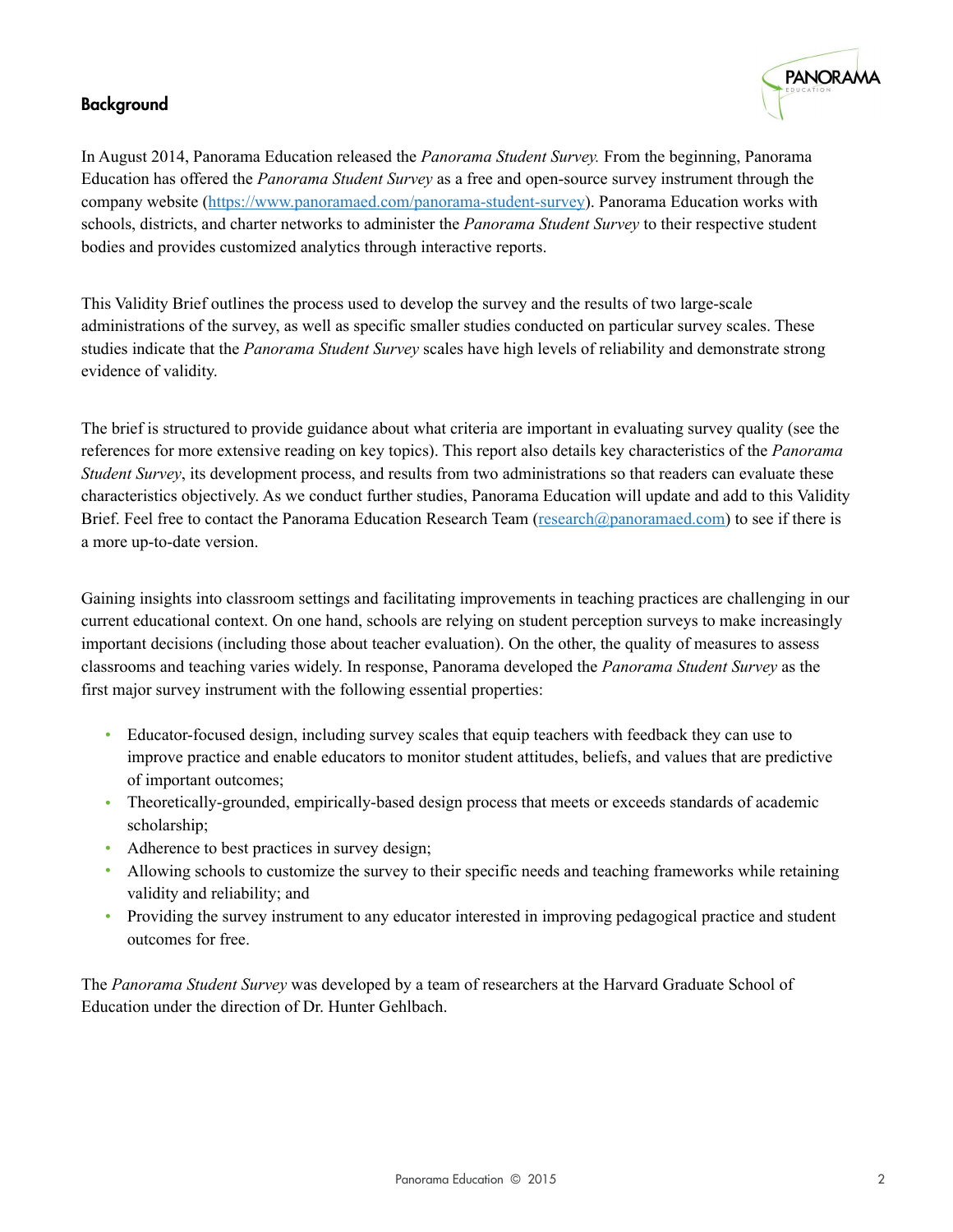#### Core Attributes of the Panorama Student Survey



We selected the content for the *Panorama Student Survey* to address the multifaceted needs of teachers, schools, and districts. Specifically, teachers need feedback on their areas of strength, so that they might be further leveraged in the classroom. Equally important, teachers need to identify areas that they can target for improvement, so that they can take ownership over their professional development needs. Schools need information to understand which sub-groups of students face multiple risk factors and generate ideas for how to intervene. Districts increasingly seek data to facilitate comparisons between schools within the district and to make resource allocation decisions. The *Panorama Student Survey* was developed deliberately with these uses in mind.

The current version of the *Panorama Student Survey* consists of 10 scales that educational organizations can use to meet their needs for getting feedback on students, teachers, and schools. Organizations may choose any or all 10 scales depending on their needs. For example, a district that faces challenges with absences and truancy might prioritize the S*chool Belonging* and *Teacher-Student Relationships* scales. Meanwhile, a district that is eager to improve teaching practices might focus on *Rigorous Expectations* and *Pedagogical Effectiveness*. Many users prefer to administer the entire survey because of the important information derived from each scale.

The current scales include students' perceptions of:

- **Classroom Climate** the overall feel of a class including aspects of the physical, social and psychological environment;
- **Engagement** their behavioral, cognitive, and affective investment in the subject and classroom;
- **Grit** their ability to persevere through setbacks to achieve important long-term goals;
- **Learning Strategies** the extent to which they use metacognition and employ strategic tools to be active participants in their own learning process;
- **Mindset** the extent to which they believe that they have the potential to change those factors that are central to their performance in a specific class;
- **Pedagogical Effectiveness**  the quality and quantity of their learning from a particular teacher about that teacher's subject area;
- **Rigorous Expectations** whether they are being challenged by their teachers with high expectations for effort, understanding, persistence, and performance in the class;
- **School Belonging** the extent to which they feel that they are valued members of their school community;
- **Teacher-Student Relationship** the overall social and academic relationship between students and their teachers; and
- **Valuing of the Subject**  how interesting, important, and useful a particular school subject seems.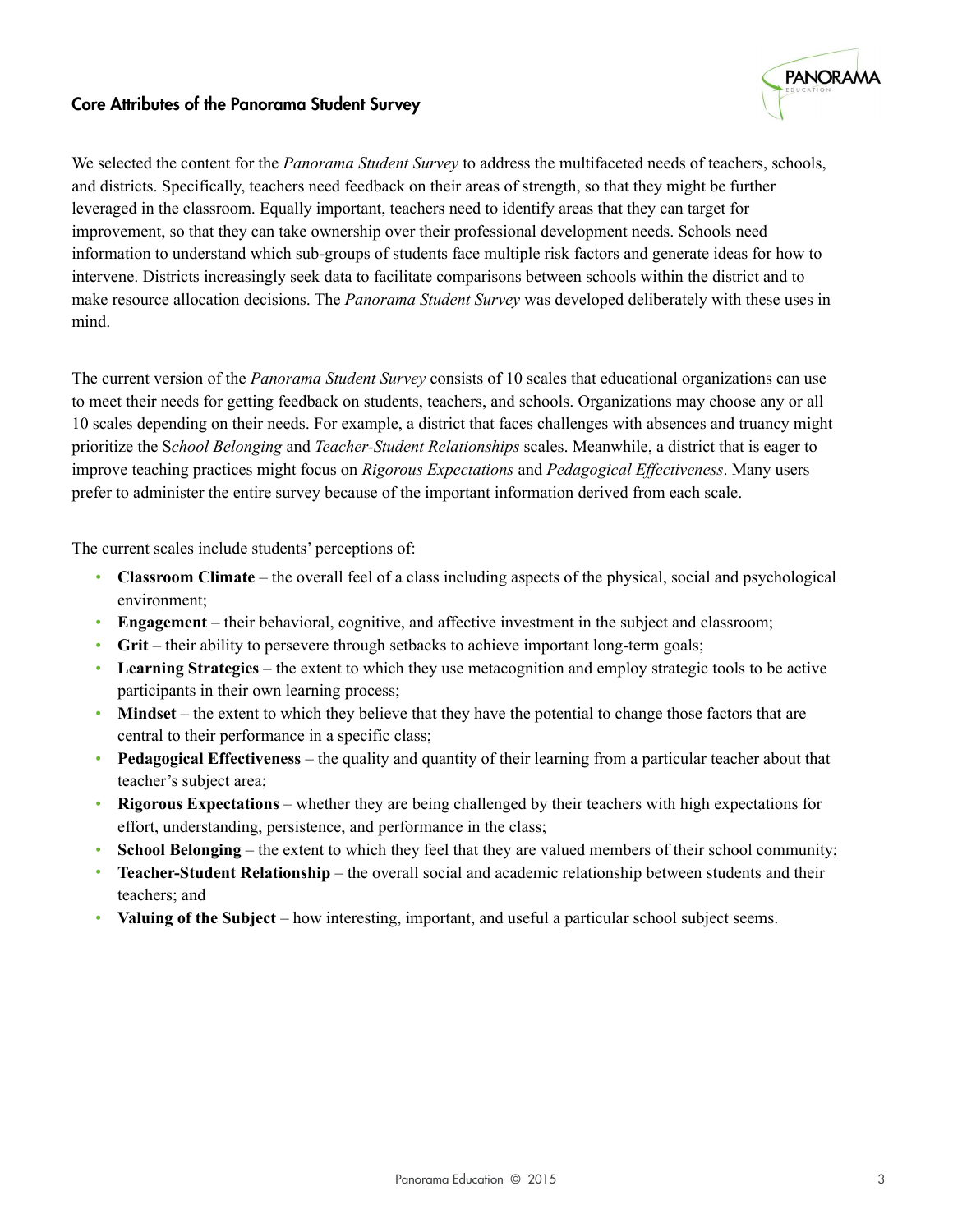#### Survey Development Process: Six Key Steps



The *Panorama Student Survey* was developed through the six-step design process developed by Gehlbach and Brinkworth (2011) (see also Artino, La Rochelle, DeZee, & Gehlbach, 2014). To the best of our knowledge, this process is unsurpassed in terms of its rigor and capacity to minimize survey error. The strengths of this process come from two approaches. First, this process builds evidence of validity – specifically, content validity and substantive validity (Messick, 1995) – into each survey scale from the outset of the design process. The six key steps in the process include literature review, interviews and focus groups, synthesis of indicators, item (question) creation, expert review, and cognitive pre-testing and interviewing. Upon completion of these six steps and a round of revisions to the items, the scales were subjected to large-scale pilot tests.

The second important part of the development process emerges directly from the aforementioned item creation step. The design of each item adheres to the science of best survey design practices (Artino & Gehlbach, 2012; Artino, Gehlbach, & Durning, 2011; Dillman, Smyth, & Christian, 2014; Fowler, 2009; Krosnick & Presser, 2010). Numerous surveys used by educators unfortunately fail to adhere to these well-established survey design practices. For example, designing survey items as statements, particularly ones that require respondents to agree or disagree, are likely to inject additional measurement error into responses. Asking questions with response options that are linked to the underlying concept is the preferred practice (Dillman et al., 2014; Krosnick, 1999b; Saris, Revilla, Krosnick, & Shaeffer, 2010). Failing to label all response options, using numeric rather than verbal labels, and using too few response options, are other commonly violated best practices (Artino et al., 2014; Dillman et al., 2014; Krosnick, 1999a; Weng, 2004). As a survey scale violates increasing numbers of these best practices, the amount of measurement error grows. The items on the *Panorama Student Survey* adhere to these best practices, which was confirmed during the expert review step.

#### Statistical Properties and Evidence of Validity

Before describing the psychometric properties, that is, the details of how well these scales measure the psychological attributes they are intended to measure, it is important to be transparent regarding our view of evidence of validity. We view "validation" of a survey scale as an ongoing process (Messick, 1995). In other words, there is no such thing as a "validated" survey despite many survey developers making that claim about their scales or survey. Rather, over the course of multiple studies, more and more data are accumulated that give potential users of a survey increasing amounts of faith that the survey scales measure what they purport to measure, and may be used with confidence for specific purposes, in specific contexts, and for specific populations.

#### Pilot Samples

Our main samples are from distinct schools and school districts in the southeastern United States (Sample 1) and from a large diverse high school in the southwestern United States (Sample 2). Overall, the samples include substantial representation across multiple grade levels and racial groups.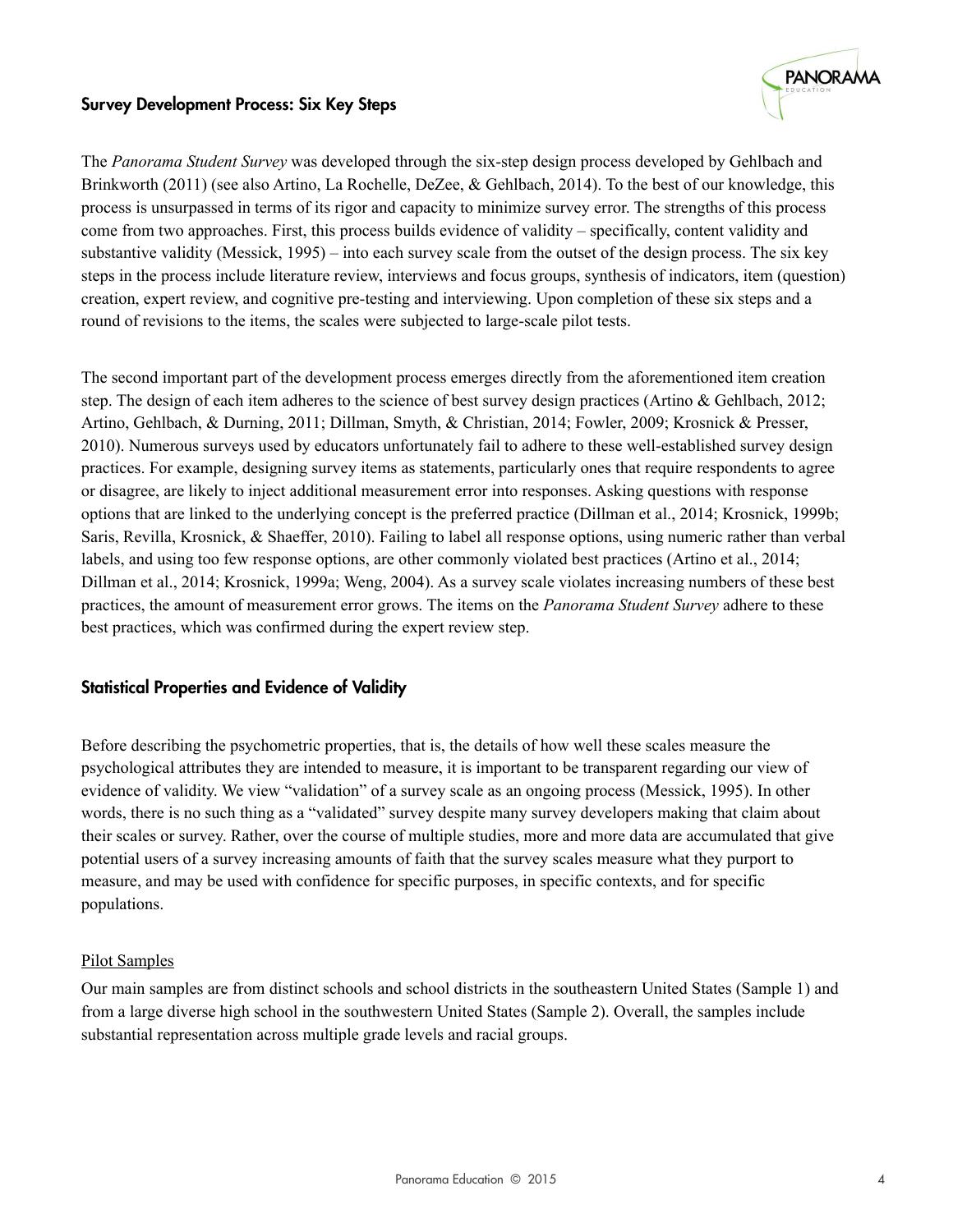

The sample also includes significant populations of English language learners as well as native English speakers. See Table 1 below.

|                 | Sample 1<br>$(N = 4225)$ | Sample 2<br>$(N = 2994)$ |  |  |  |  |  |
|-----------------|--------------------------|--------------------------|--|--|--|--|--|
| Female          | 49.55                    | 51.08                    |  |  |  |  |  |
| Race/Ethnicity  |                          |                          |  |  |  |  |  |
| American Indian | 4.12                     | 2.44                     |  |  |  |  |  |
| Asian           | 4.17                     | 13.89                    |  |  |  |  |  |
| Black           | 17.30                    | 8.08                     |  |  |  |  |  |
| Hispanic        | 19.12                    | 16.73                    |  |  |  |  |  |
| White           | 39.74                    | 49.37                    |  |  |  |  |  |
| Middle Eastern  | 1.16                     |                          |  |  |  |  |  |
| Other           | 6.70                     | 9.49                     |  |  |  |  |  |
| Home Language   |                          |                          |  |  |  |  |  |
| English         | 77.25                    | 82.96                    |  |  |  |  |  |
| Spanish         | 17.26                    | 8.17                     |  |  |  |  |  |
| Other           | 5.49                     | 8.87                     |  |  |  |  |  |

#### Table 1: Percentages of participants for each sample

#### Three Main Properties: Reliability, Structural Validity, and Convergent/Discriminant Validity

In the two large-scale pilot administrations, we sought to analyze and measure three main properties of the survey: reliability, structural validity, and convergent/ discriminant validity. Reliability is the property related to whether the item will consistently elicit similar results under similar conditions, so that differences in responses can be attributed to differences in perceptions. Structural validity looks at the extent to which the items of each scale measure one underlying factor or multiple factors. Convergent/ discriminant validity ascertains whether scales designed to measure the same underlying topic correlate highly, while those that measure distinct domains have lower correlations. More technical descriptions of the properties are below.

#### Reliability

A pre-requisite of validity is that the measure has adequate reliability. Reliability as assessed through coefficient alpha is essentially a measure of "signal-to-noise" (DeVellis, 2003). As shown in the full validity report, the estimates for coefficient alpha for every scale is .70 or greater.

#### Structural Validity

To address structural validity (Messick, 1995), we show evidence of model fit through results from confirmatory factor analysis results (specifically comparative fit indices and root mean square error of approximation). The choice of confirmatory factor analysis to determine whether a given scale measures a single construct (as opposed to measuring parts of multiple constructs) is important because this technique allows for formal testing of the hypothesis that a single factor is being measured. Thus, it is a more rigorous assessment of whether or not each scale is measuring a single underlying factor (as opposed to measuring more than one factor) than exploratory factor analysis or principal components analysis.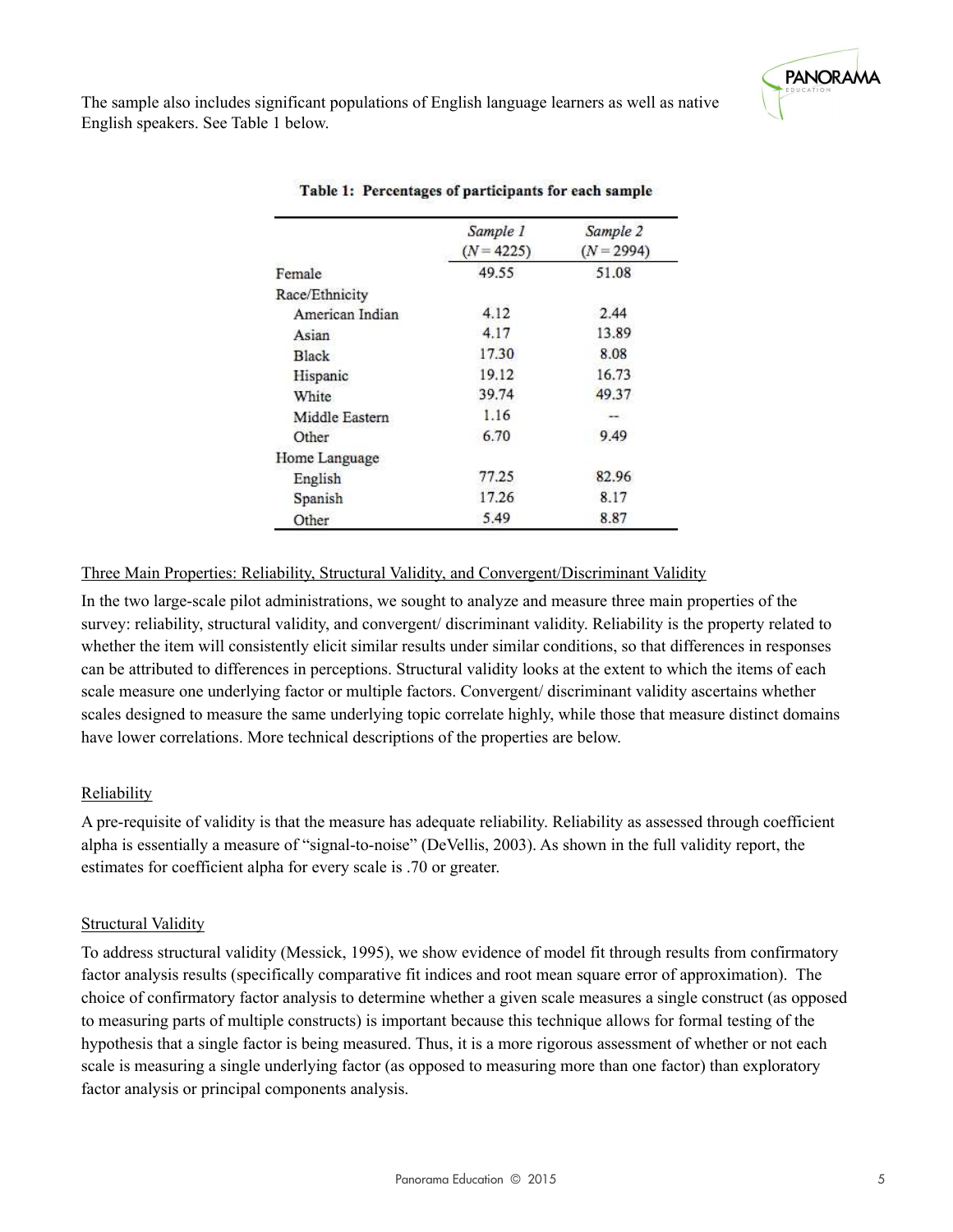

#### Convergent/Discriminant validity

In the section on validity, we report a number of correlations and statistical tests that provide additional evidence of validity for each scale. In each of the main pilot samples, students were randomly assigned to take one form of the survey or the other. In the first pilot, we randomly assigned students to take Form A or Form B so as to assess how well specific items or different wordings of the same item functioned with the remaining items on the scale. In the second pilot, students were again randomly assigned to one of two survey forms. However, this time within each form students took several scales from the *Panorama Student Survey* and several comparison scales (e.g., Dweck's mindset scale, measures from the MET study, etc.) that addressed identical or similar constructs. Each section reports evidence of convergent and discriminant validity.

#### Summary:

- Typically, a ratio of .70 or greater is considered adequate reliability for a survey scale (DeVellis, 2003).
- Scales that have undergone confirmatory factor analysis have been subjected to a more rigorous way to analyze factor structure than exploratory factor analysis or principal components analysis (Fabrigar, Wegener, MacCallum, & Strahan, 1999).
- Assessments of convergent and discriminant validity rely on a well-founded a priori predictions about which scales should correlate with a target measure more highly than others.

#### Validity Evidence for Pedagogical Effectiveness

In this section, we describe the results from the pilot administration for the Pedagogical Effectiveness items of the *Panorama Student Survey*. Validity evidence is available for each of the 10 scales of the *Panorama Student Survey*. To review the others, please contact the Panorama Research Team (research@panoramaed.com). We present the validity evidence for Pedagogical Effectiveness for two reasons. First, we expect that many or most educators who use the *Panorama Student Survey* will elect to use this scale as it directly focuses on students' perceptions of teaching and learning. Second, the validity evidence for the Pedagogical Effectiveness scale attempts to address the same underlying topic that most teacher observation protocols attempt to assess. Thus, correlating student perceptions and administrator observations provides a particularly valuable test of the validity of this measure.

#### Basic Descriptive Statistics

The table on the next page displays basic descriptive statistics for the Pedagogical Effectiveness items of the *Panorama Student Survey* from the pilot administrations. With both Sample 1 and 2 each item shows substantial variability and moderately strong correlations between each of the items. The correlations are in the expected directions given that, with both samples, items 9-13 were worded negatively. (As an important footnote, these items have since been reworded positively to improve measurement properties.)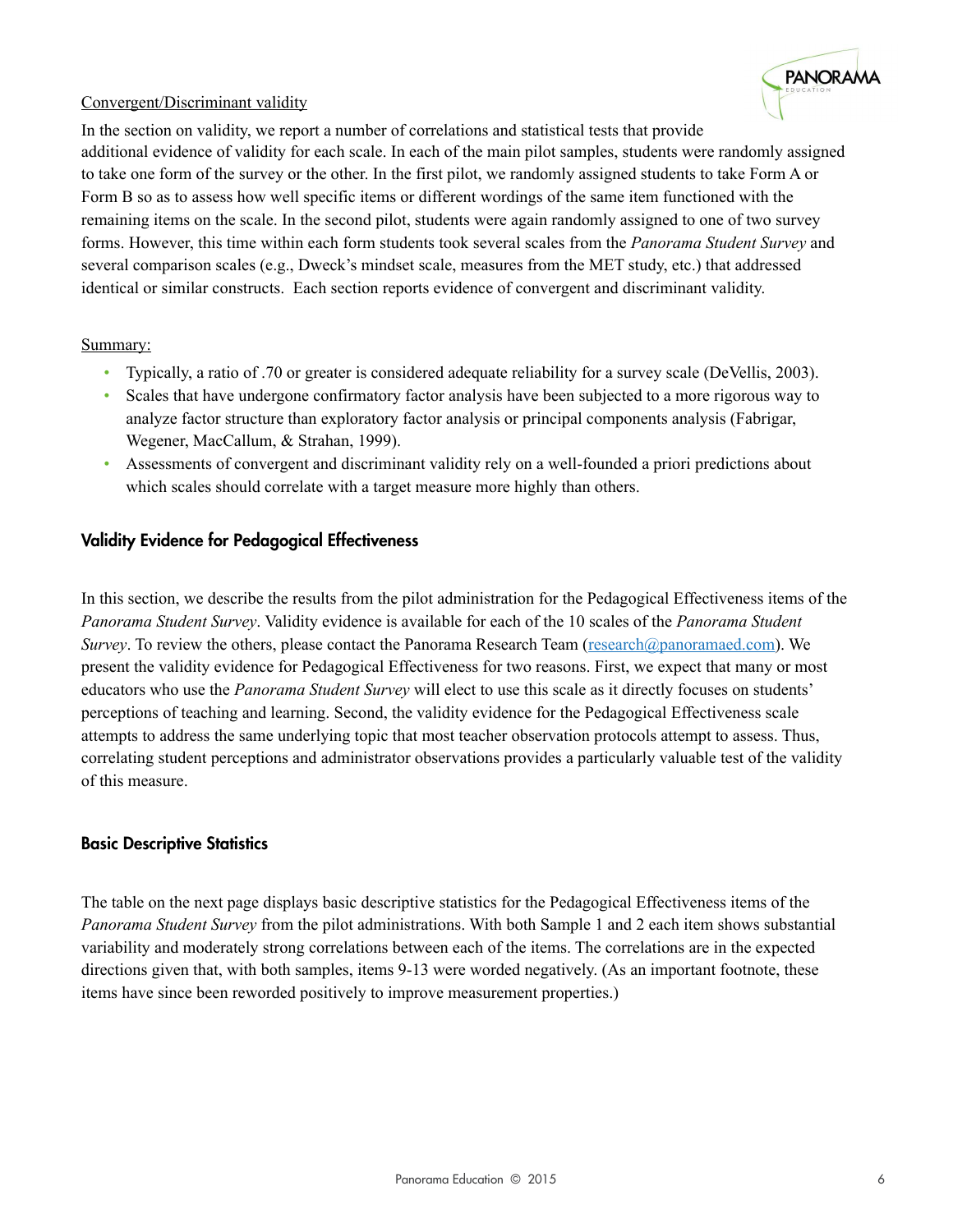

Table 2: Pedagogical effectiveness scale: Item means, standard deviations, and polychoric corrrelations for Samples 1 & 2.

|                                                             | Polychoric correlations |                                                                                  |  |           |  |                |                         |                |   |   |                                                                           |   |   |  |  |  |                   |  |                                                                                               |                                                                                                                      |            |            |
|-------------------------------------------------------------|-------------------------|----------------------------------------------------------------------------------|--|-----------|--|----------------|-------------------------|----------------|---|---|---------------------------------------------------------------------------|---|---|--|--|--|-------------------|--|-----------------------------------------------------------------------------------------------|----------------------------------------------------------------------------------------------------------------------|------------|------------|
|                                                             |                         | Sample 1 Sample 2                                                                |  |           |  |                |                         |                |   |   |                                                                           |   |   |  |  |  |                   |  |                                                                                               | <b>CCSR</b>                                                                                                          |            | Tripod/MET |
| Pedagogical Effectiveness Items                             |                         | M SD M SD                                                                        |  |           |  | $\overline{2}$ | $\overline{\mathbf{3}}$ | $\overline{4}$ | 5 | 6 | $7^{\circ}$                                                               | 8 | 9 |  |  |  | 10 11 12 13 14 15 |  |                                                                                               |                                                                                                                      | AP Dist.   | Challenge  |
| 1 Overall, how much have you learned from this teacher      |                         |                                                                                  |  |           |  |                |                         |                |   |   |                                                                           |   |   |  |  |  |                   |  |                                                                                               |                                                                                                                      |            |            |
| about <subject>?</subject>                                  |                         |                                                                                  |  |           |  |                |                         |                |   |   |                                                                           |   |   |  |  |  |                   |  |                                                                                               | 3.9 1.12 3.7 0.96 - .59 .70 .61 .58 .62 .62 .51 -10 -28 -19 -27 -21 .74 .82 .61 -14                                  |            | .53        |
| 2 During class, how motivating are the activities that this |                         |                                                                                  |  |           |  |                |                         |                |   |   |                                                                           |   |   |  |  |  |                   |  |                                                                                               |                                                                                                                      |            |            |
| teacher has you do?                                         |                         | 3.4 1.17 2.9 1.13 57 - 67 59 59 57 59 57 50 09 - 27 - 17 - 14 - 07 64 66         |  |           |  |                |                         |                |   |   |                                                                           |   |   |  |  |  |                   |  |                                                                                               | .61                                                                                                                  | $-.09$     | .48        |
| 3 How good is this teacher at teaching in the way that you  |                         |                                                                                  |  |           |  |                |                         |                |   |   |                                                                           |   |   |  |  |  |                   |  |                                                                                               |                                                                                                                      |            |            |
| personally learn best?                                      |                         |                                                                                  |  |           |  |                |                         |                |   |   |                                                                           |   |   |  |  |  |                   |  |                                                                                               | 3.9 1.15 3.5 1.09 .65 -.31 -.32 -.38 -.31 -.22 -.39 -.31 -.22 -.19 .80 .81 .67 -.12                                  |            | .54        |
| 4 For this class, how clearly does this teacher present the |                         |                                                                                  |  |           |  |                |                         |                |   |   |                                                                           |   |   |  |  |  |                   |  |                                                                                               |                                                                                                                      |            |            |
| information that you need to learn?                         |                         |                                                                                  |  |           |  |                |                         |                |   |   |                                                                           |   |   |  |  |  |                   |  |                                                                                               | 11. - 61. 61. 78. 78. 78. - 42. - 45. - 45. - 45. - 62. 68. 64. - - - 72. - 62. 65. 69. 103. 103. 10                 |            | .55        |
| 5 How interesting does this teacher make what you are       |                         |                                                                                  |  |           |  |                |                         |                |   |   |                                                                           |   |   |  |  |  |                   |  |                                                                                               |                                                                                                                      |            |            |
| learning in class?                                          |                         |                                                                                  |  |           |  |                |                         |                |   |   |                                                                           |   |   |  |  |  |                   |  |                                                                                               | 3.5 .66 .62 .13 .65 .67 .07 .20 .12 -.07 .65 .69 .69 .69 .69 .69 .69 .69 .69 .12 .13                                 |            | .49        |
| 6 How often does this teacher give you feedback that        |                         |                                                                                  |  |           |  |                |                         |                |   |   |                                                                           |   |   |  |  |  |                   |  |                                                                                               |                                                                                                                      |            |            |
| helps you learn?                                            |                         | 3.7 1.19 3.8 0.93 .55 .53 .58 .54 .50 - .66 .53 -.11 -.34 -.25 -.25 -.24 .69 .68 |  |           |  |                |                         |                |   |   |                                                                           |   |   |  |  |  |                   |  |                                                                                               |                                                                                                                      | $.68 - 16$ | .63        |
| 7 When you need extra help, how good is this teacher at     |                         |                                                                                  |  |           |  |                |                         |                |   |   |                                                                           |   |   |  |  |  |                   |  |                                                                                               |                                                                                                                      |            |            |
| giving you that help?                                       |                         |                                                                                  |  |           |  |                |                         |                |   |   |                                                                           |   |   |  |  |  |                   |  |                                                                                               | 4 1.13 3.9 0.97 .62 .55 .73 .64 .60 - .60 - .11 - .36 - .28 - .24 - .25 .75 .71 .72 - .15                            |            | .53        |
| 8 How comfortable are you asking this teacher questions     |                         |                                                                                  |  |           |  |                |                         |                |   |   |                                                                           |   |   |  |  |  |                   |  |                                                                                               |                                                                                                                      |            |            |
| about what you are learning in his or her class?            |                         |                                                                                  |  |           |  |                |                         |                |   |   |                                                                           |   |   |  |  |  |                   |  |                                                                                               | 3.6 1.24 3.7 1.09 47 45 52 51 44 51 58 - -02 -36 -22 -18 -19 58 55 55 -15                                            |            | .43        |
| 9 During class, how good is this teacher at making sure     |                         |                                                                                  |  |           |  |                |                         |                |   |   |                                                                           |   |   |  |  |  |                   |  |                                                                                               |                                                                                                                      |            |            |
| students do <b>not</b> get out of control?                  |                         |                                                                                  |  |           |  |                |                         |                |   |   |                                                                           |   |   |  |  |  |                   |  |                                                                                               | $2.1$ $1.29$ $1.6$ $0.92$ $-32$ $-17$ $-30$ $-33$ $-18$ $-25$ $-34$ $-11$ $ -26$ $-21$ $-56$ $-37$ $-10$ $-10$ $-11$ | .57        | $-.24$     |
| 10 In a typical class, how clearly do you understand what   |                         |                                                                                  |  |           |  |                |                         |                |   |   |                                                                           |   |   |  |  |  |                   |  |                                                                                               |                                                                                                                      |            |            |
| this teacher expects of you?                                |                         |                                                                                  |  |           |  |                |                         |                |   |   |                                                                           |   |   |  |  |  |                   |  |                                                                                               | 2.6 1.28 2.4 1.06 - 10 .05 - 06 - 14 - 01 - 03 - 10 - 14 .32 - .41 .24 .41 - 41 - 40 - 34                            | .27        | $-.29$     |
| 11 How well can this teacher tell whether or not you        |                         |                                                                                  |  |           |  |                |                         |                |   |   |                                                                           |   |   |  |  |  |                   |  |                                                                                               |                                                                                                                      |            |            |
| understand a topic?                                         |                         |                                                                                  |  |           |  |                |                         |                |   |   |                                                                           |   |   |  |  |  |                   |  |                                                                                               | 2.7 1.44 2.5 1.24 -.09 .00 -.07 -.11 -.01 -.05 -.08 -.07 .37 .35 - .24 .37 -.32 -.28 -.24                            | .21        | $-.19$     |
| 12 How good is this teacher at making sure time does not    |                         |                                                                                  |  |           |  |                |                         |                |   |   |                                                                           |   |   |  |  |  |                   |  |                                                                                               |                                                                                                                      |            |            |
| get wasted in this class?                                   |                         | $2.6$ 1.24 2                                                                     |  |           |  |                |                         |                |   |   | $1 - .22 - .15 - .19 - .21 - .17 - .16 - .23 - .16 - .52 - .39 - .32 - .$ |   |   |  |  |  |                   |  |                                                                                               | $.36 - .27 - .26 - .25$                                                                                              | .45        | $-.34$     |
| 13 How much does this teacher know about the topic of his   |                         |                                                                                  |  |           |  |                |                         |                |   |   |                                                                           |   |   |  |  |  |                   |  |                                                                                               |                                                                                                                      |            |            |
| or her class?                                               |                         | 2.3 1.31 1.7                                                                     |  |           |  |                |                         |                |   |   |                                                                           |   |   |  |  |  |                   |  | $1 - .10$ $.04 - .03 - .09$ $.04 - .05 - .09 - .10$ $.45$ $.46$ $.43$ $.41 - .32 - .26 - .19$ |                                                                                                                      | .28        | $-.26$     |
| 14 How good is this teacher at helping you learn about      |                         |                                                                                  |  |           |  |                |                         |                |   |   |                                                                           |   |   |  |  |  |                   |  |                                                                                               |                                                                                                                      |            |            |
| $<$ SUBJECT $>$ ?                                           |                         |                                                                                  |  | 3.9 1.02  |  |                |                         |                |   |   |                                                                           |   |   |  |  |  |                   |  | .86                                                                                           | $.71 - .14$                                                                                                          |            | .59        |
| 15 How well has this teacher taught you about               |                         |                                                                                  |  |           |  |                |                         |                |   |   |                                                                           |   |   |  |  |  |                   |  |                                                                                               |                                                                                                                      |            |            |
| <subject>?</subject>                                        |                         |                                                                                  |  | 3.8 0.98  |  |                |                         |                |   |   |                                                                           |   |   |  |  |  |                   |  |                                                                                               | .69                                                                                                                  | $-.16$     | .59        |
| <b>Pre-existing Scales</b>                                  |                         |                                                                                  |  |           |  |                |                         |                |   |   |                                                                           |   |   |  |  |  |                   |  |                                                                                               |                                                                                                                      |            |            |
| CCSR: Academic Personalism                                  |                         |                                                                                  |  | 3.02 0.52 |  |                |                         |                |   |   |                                                                           |   |   |  |  |  |                   |  |                                                                                               |                                                                                                                      | $-16$      | .58        |
| <b>CCSR: Distractions</b>                                   |                         |                                                                                  |  | 1.87 0.6  |  |                |                         |                |   |   |                                                                           |   |   |  |  |  |                   |  |                                                                                               |                                                                                                                      |            | $-.22$     |

Notes: Sample 1 correlations are reported below the diagonal; Sample 2 means are reported above the diagonal. Item texts represent revised wording based on the first two pilots. Most notably, items 9-13 were negatively worded with Samples 1 and 2. For all items, min=1 and max=5, except for Chicago scales, min=1 and max=4.

#### Convergent/Discriminant Validity

If our scale is indeed measuring components of pedagogical effectiveness, we would expect responses to correlate with other pre-existing scales designed to measure elements of teaching quality. With Sample 2, in addition to administering our own scale, we administered two scales created by the University of Chicago's Consortium on Chicago School Research (CCSR) and one of the teaching-focused scales administered in the Measures of Effective Teaching (MET) study.

Overall, the scale scores for each of the three pre-existing scales correlated in expected directions with our individual Pedagogical Effectiveness items. For example, the CCSR Academic Personalization scale correlated highly with our item regarding the teacher's ability to teach in the way a student "personally learns best"  $(r = .67)$ .

Similarly, the CCSR scale designed to measure distractions in a given classroom was most highly correlated with our item about the teacher's ability to prevent students from getting "out of control" (*r* = .57) and to prevent time from being wasted  $(r = .45)$ .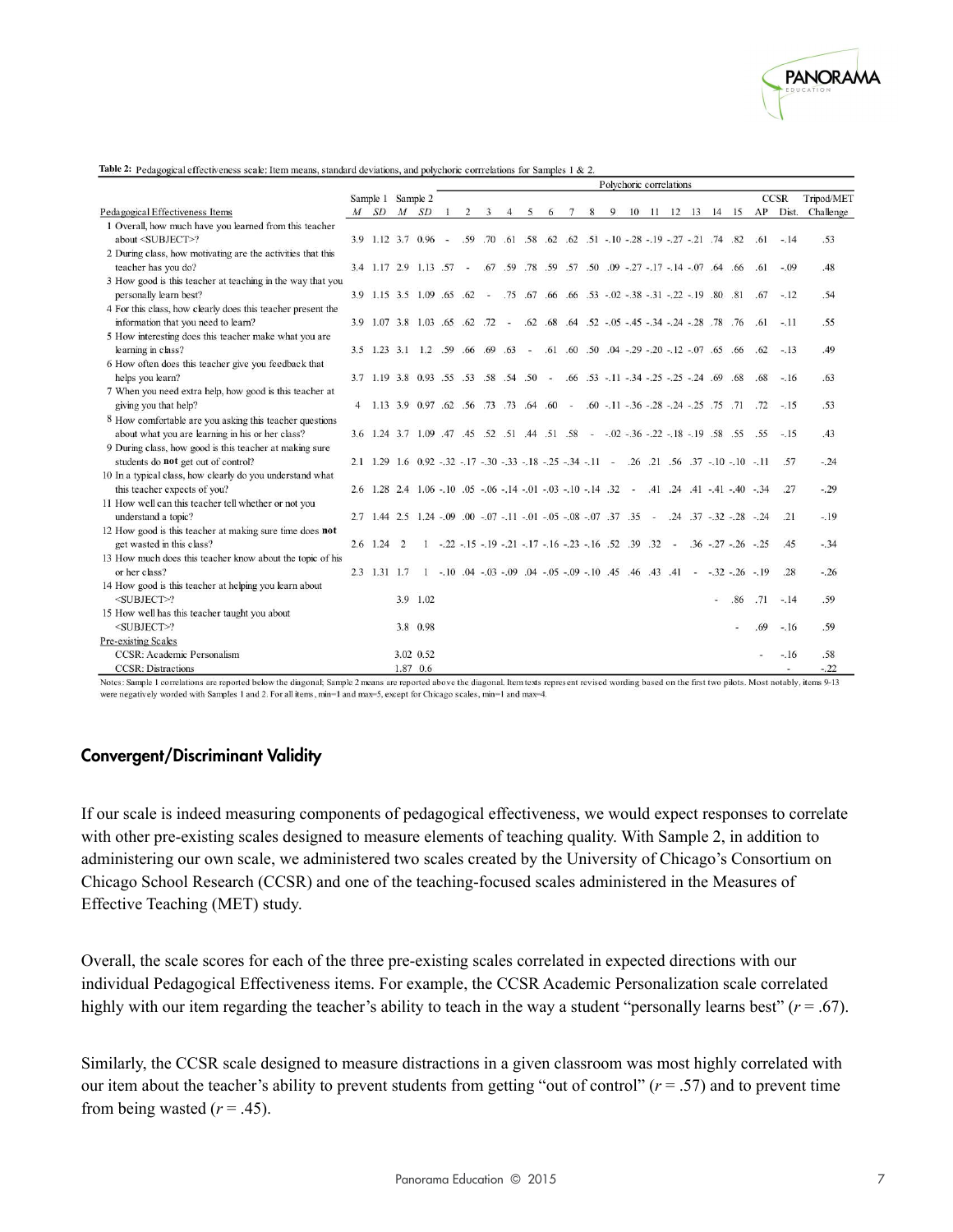

Finally, the MET scale designed to measure the degree to which a teacher challenges his or her students was strongly correlated with our items regarding the overall degree to which students believed they had learned from their teacher  $(r = .59)$  as well as the amount of useful feedback that teacher provides  $(r = .63)$ .

Overall, these correlations are consistent with the idea that our items do indeed capture student perceptions of some of the key dimensions of teachers' Pedagogical Effectiveness.

#### Correlations with Observations

In a recent study, with a diverse (mostly Black and Latino), small, Catholic, high school, we had the opportunity to correlate students' scores on the Pedagogical Effectiveness scale with scores from administrator observations. Students completed the Pedagogical Effectiveness survey scale for each of their teachers, usually 5. Those scores were then averaged for each teacher across all of his or her classes so that each teacher had a single score that was represented by the aggregate ratings of nearly all of his or her students (a small percentage of students did not take the survey). Administrators performed brief, but frequent, observations of their teachers over the course of the school year (typically about 10 minute observations, 10 times per year) using an adaptation of Kim Marshall's [framework. Those observation ratings were then averaged so that each teacher had a single observation score. W](http://www.marshallmemo.com/articles/Marshall%20Teacher%20Eval%20Rubrics%20Aug.%2031,%2011.pdf)e found the correlation between the aggregated survey scores and administrators' aggregated observation scores was *r =* .80. The scatterplot below suggests that this high correlation was not merely due to an outlier in the small sample:



**Average Student Perception**

In this study, we found students' perceptions and administrators' observations were highly congruent with each other. This suggests that this scale measures pedagogical effectiveness in a way that is similar to administrator observations, which is a particularly strong sign that this scale measures pedagogical effectiveness with a high degree of fidelity.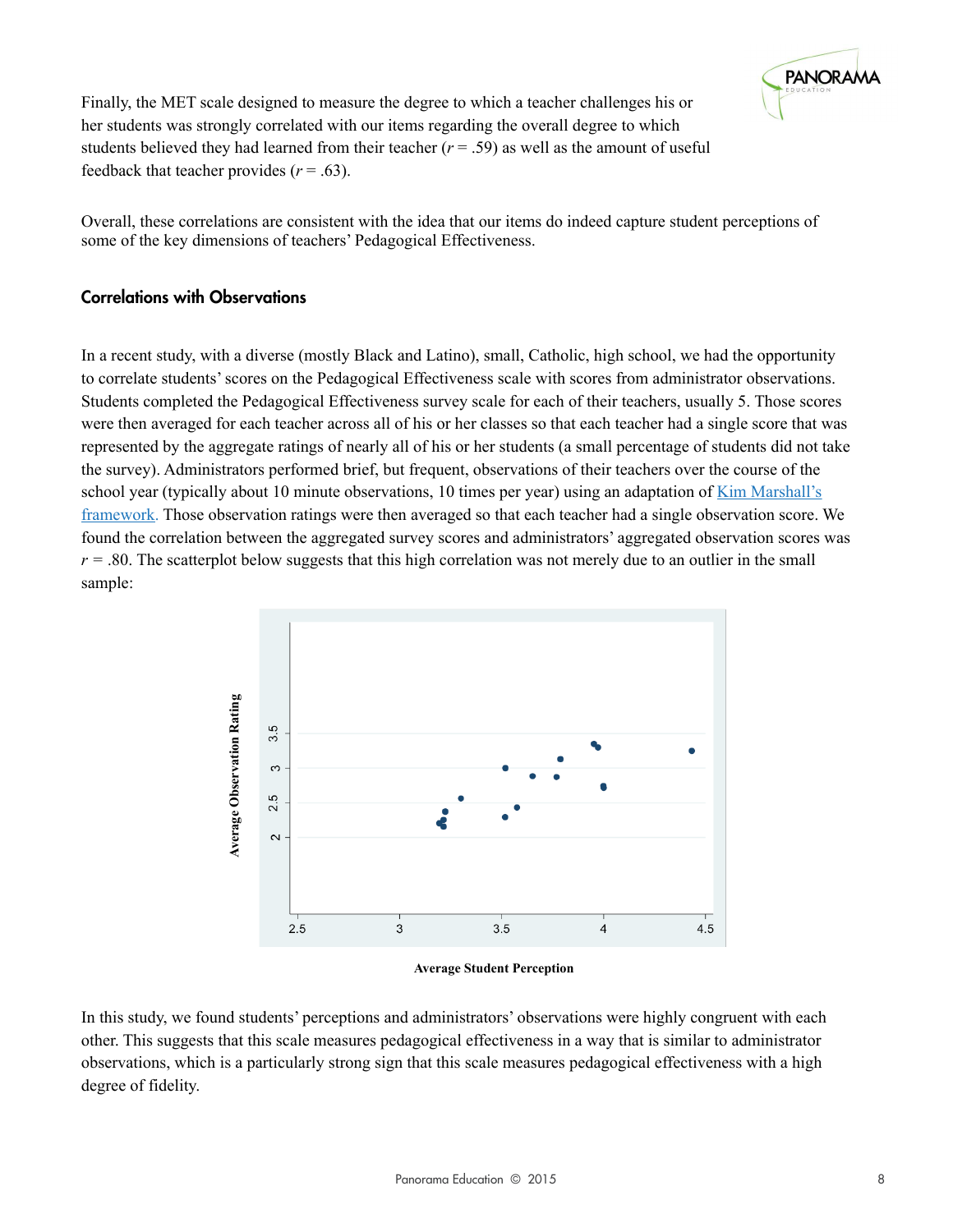# **PANORAMA**

#### **Conclusion**

As with the Pedagogical Effectiveness scale, we have accumulated substantial evidence of validity for the other scales of the *Panorama Student Survey*. Our two large-scale administrations and other studies represent an impressive and growing body of evidence that the *Panorama Student Survey* scales are robust and actionable for districts and schools. We are excited about the promise of these measures to help schools make more informed decisions about their professional development needs and growth.

For more information and to see the full validity report, please contact the Panorama Research Team ([research@panoramaed.com\)](mailto:research@panoramaed.com%22%20%5Ct%20%22_blank?subject=).